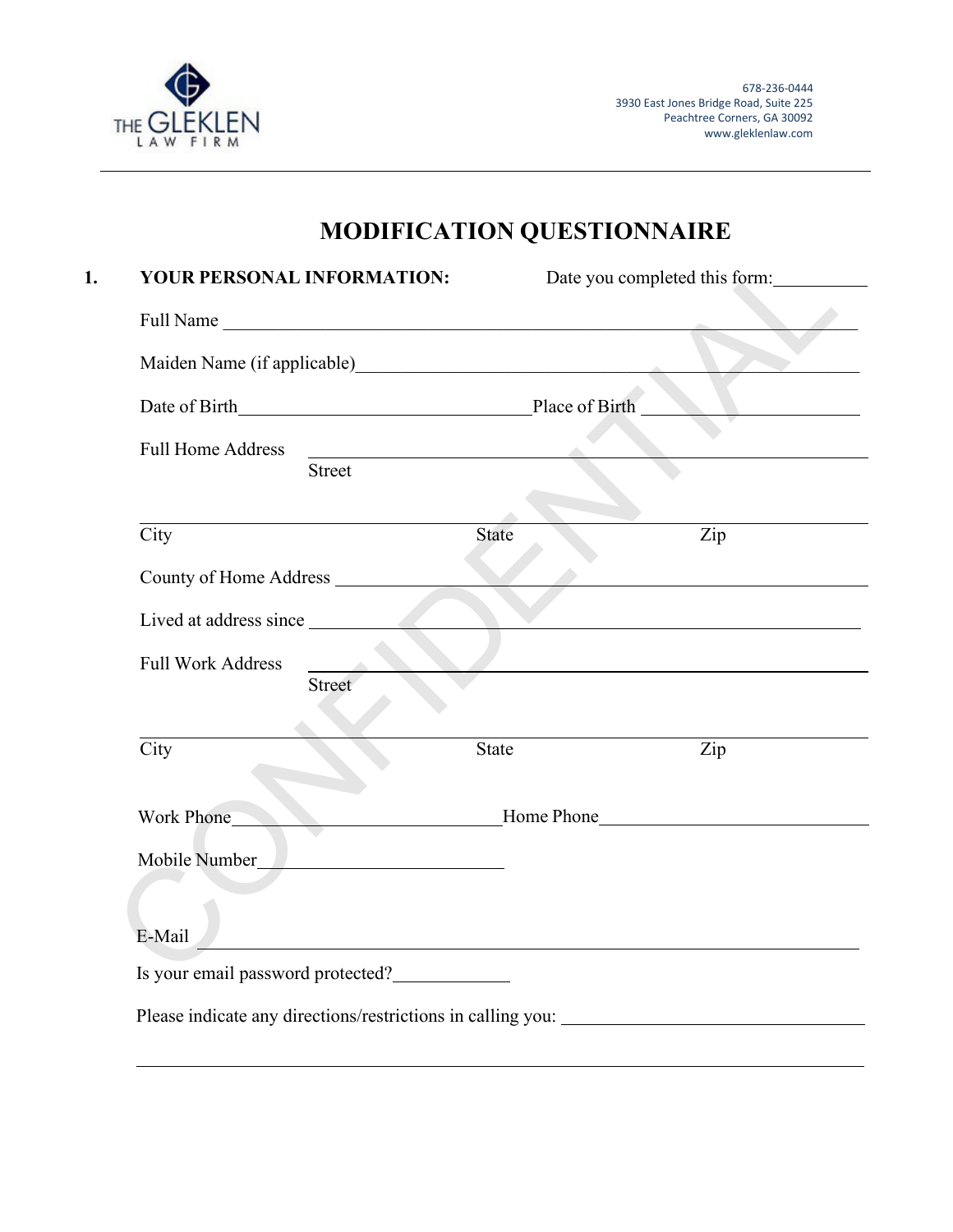## **2. INFORMATION ABOUT YOUR EX:**

| <b>Full Home Address</b>                   |        |                            |
|--------------------------------------------|--------|----------------------------|
|                                            | Street |                            |
|                                            |        |                            |
| City                                       | State  | Zip                        |
| County of Current Home Address             |        |                            |
|                                            |        |                            |
| HISTORY OF PRIOR MARRIAGE (if applicable): |        |                            |
|                                            |        |                            |
|                                            |        |                            |
|                                            | State  | County                     |
|                                            |        |                            |
| Who represented you?                       |        |                            |
| Who represented your ex?                   |        |                            |
|                                            |        |                            |
| <b>INFORMATION ABOUT YOUR CHILDREN:</b>    |        |                            |
| Full name<br>Date of birth                 |        | Living With<br>Male/Female |
|                                            |        |                            |
|                                            |        |                            |
|                                            |        |                            |
|                                            |        |                            |
|                                            |        |                            |
|                                            |        |                            |
|                                            |        |                            |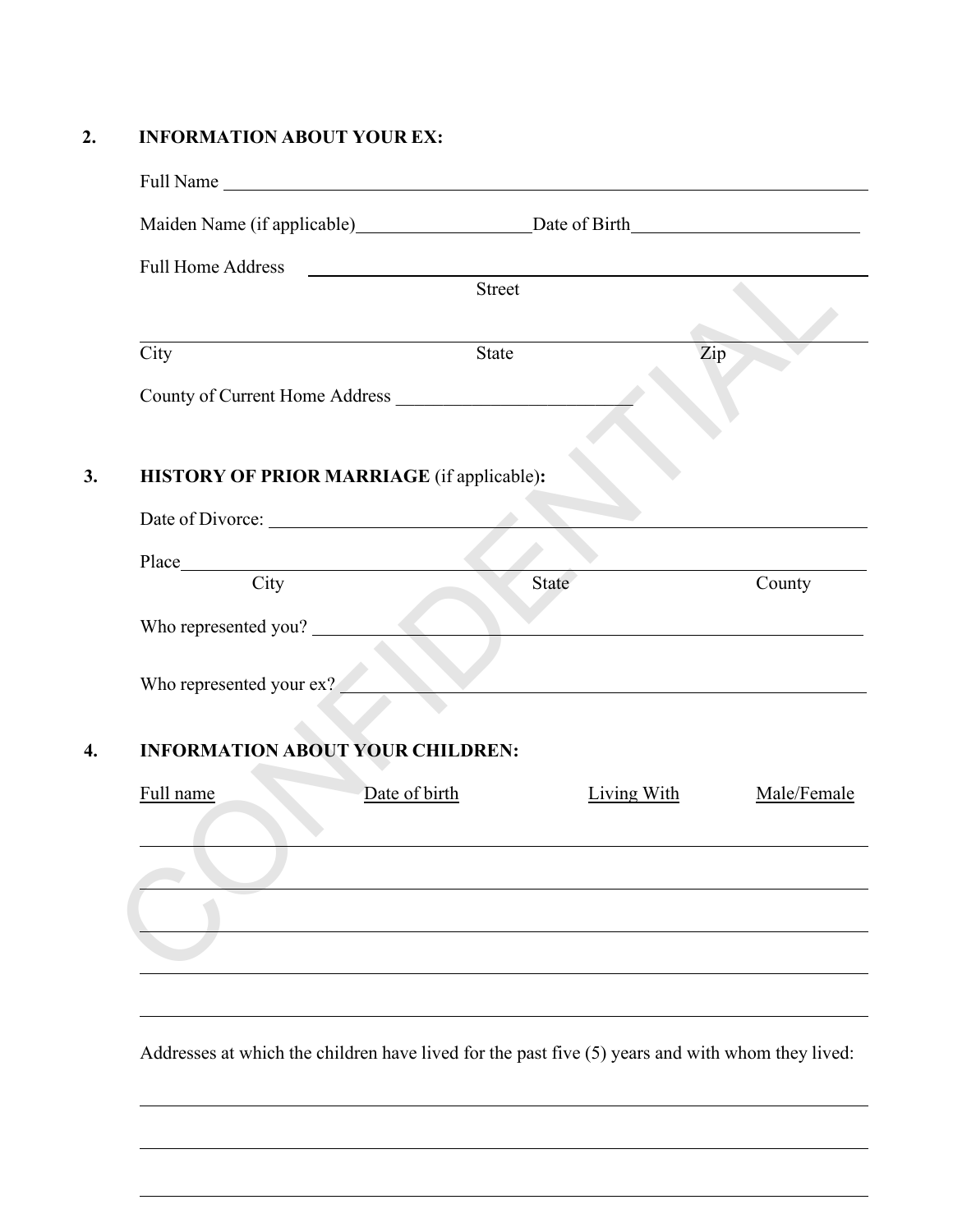Do any of your children have any specialized medical or educational needs that may be a factor in this case? If so, please explain:

|                                                              | <b>INFORMATION ABOUT YOUR EMPLOYMENT:</b>                 |
|--------------------------------------------------------------|-----------------------------------------------------------|
|                                                              |                                                           |
|                                                              |                                                           |
|                                                              |                                                           |
| Please state your educational background beyond high school: |                                                           |
|                                                              |                                                           |
|                                                              | <b>INFORMATION ABOUT YOUR EX'S EMPLOYMENT:</b>            |
|                                                              | Name of employer<br>Job title Nature of job Nature of job |
|                                                              | Employed since Ammual Salary Annual Salary                |

## **7. PRIOR PROCEEDINGS:**

Have there been any past legal proceedings conducted between you and your ex-partner such as legitimation, establishment and/or modification of child support, custody, alimony, or visitation?

If so, describe: